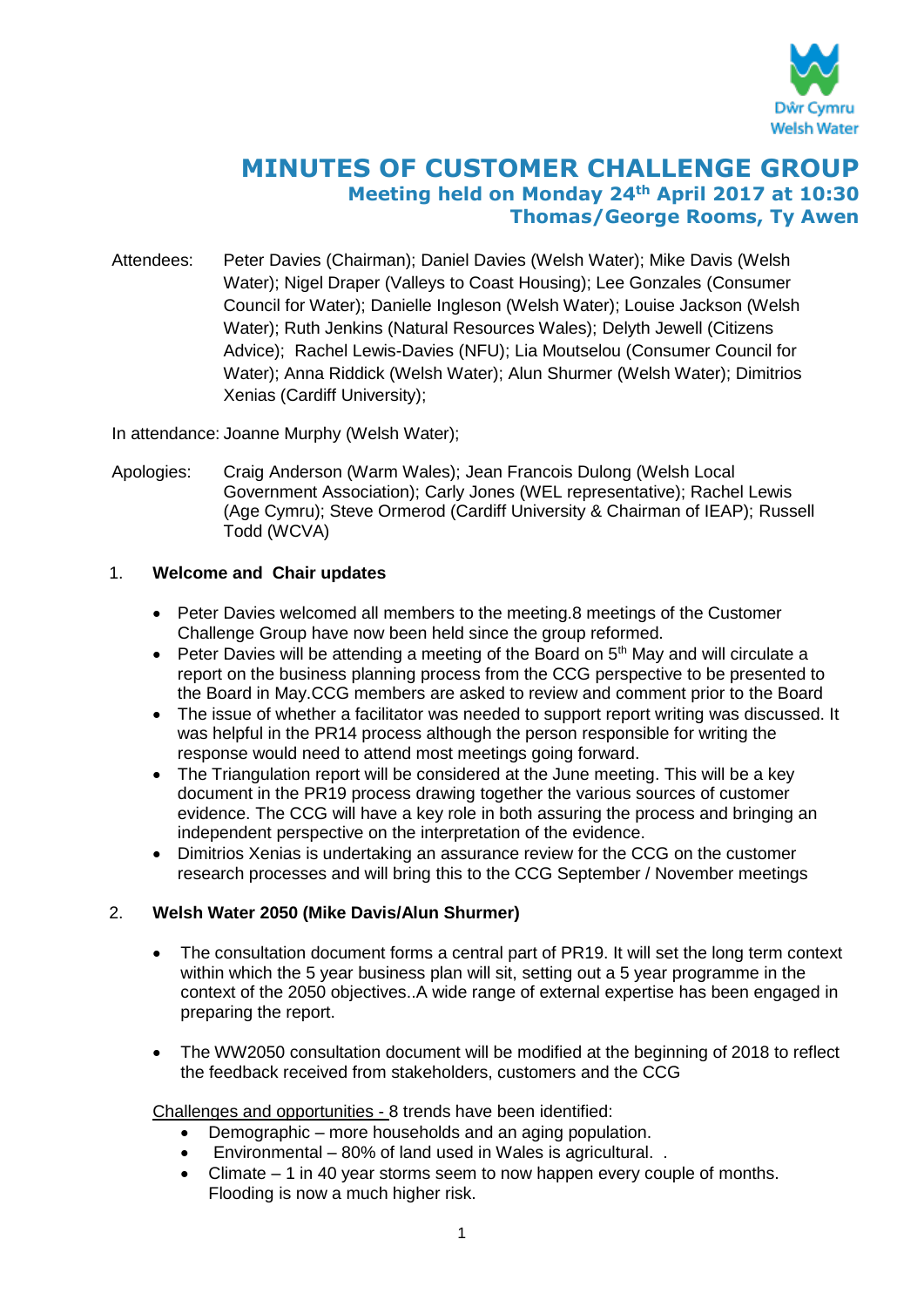- Economy previously dominated by very heavy industry which has now gone. Local economic drivers are an opportunity.
- Infrastructure challenges are supply chain failure, running out of phosphates to treat water, cyber threats.
- Policy and Regulation an opportunity in Wales with devolution/regulations of water industry.
- Customer Expectations customer accepted a lot more 33 years ago than they will do today.
- Protecting Public Health contaminations drugs used in some areas including statins and hormones. Heavy metal recycling etc.

#### Strategic Responses

A number of potential strategic responses have been considered with the consultation giving different scenarios for customer response

- SR1 Safeguarding clean drinking water by working with nature
- SR2 Enough water for all
- SR3 Improving the reliability of drinking water supply systems
- SR4 Protecting our critical water supply assets
- SR5 Achieving acceptable water quality for all customers
- SR6 Towards a lead free Wales
- SR7 Addressing our 'worst served' customers
- SR8 Employer of choice

.

.

- SR9 Leading edge customer service
- SR10 Smart water system management
- SR11 Using nature to reduce flood risk and pollution
- SR12 Cleaner rivers and beaches.
- SR13 Protecting our critical wastewater assets
- SR14 Playing our part in combating climate change

#### **Notes and actions from discussion:**

Noted any reference to precision farming is missing from the document. Technology and innovation will vastly change how we farm and have implications for use of water eg hydroponics

The involvement of farmers in long term change will be critical given their critical role as land managers and the potential for new approaches post Brexit, including payment for ecosystem services. The Catchment Management work needs to be based on a participation model - a meeting at RWAS was suggested

There needed to be a greater specific focus on affordability and impact of increasing vulnerability across customer base.